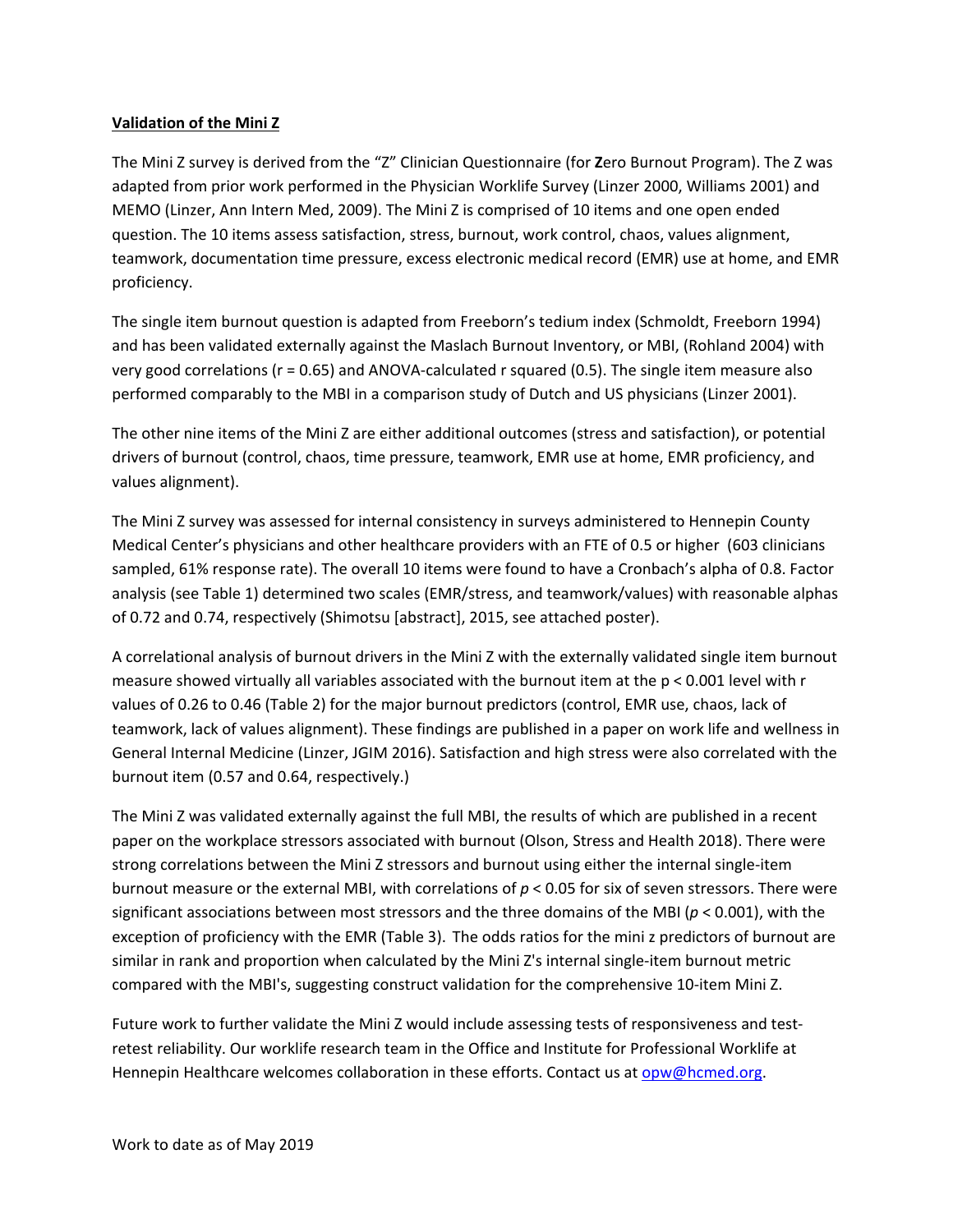|                                   | <b>Full Sample</b> |                             | Developmental<br>Sample |                             | <b>Cross Validation Sample</b> |                             |
|-----------------------------------|--------------------|-----------------------------|-------------------------|-----------------------------|--------------------------------|-----------------------------|
|                                   | <b>Items Used</b>  | <b>Coefficient</b><br>Alpha | <b>Items Used</b>       | <b>Coefficient</b><br>Alpha | <b>Items Used</b>              | <b>Coefficient</b><br>Alpha |
| <b>Global Measures</b>            |                    |                             |                         |                             |                                |                             |
| Overall <sup>*</sup>              | 10                 | 0.80                        |                         |                             |                                |                             |
| Satisfaction                      | 3                  | 0.68                        | 3                       | 0.67                        | 3                              | 0.68                        |
| Stress/Burnout                    | 4                  | 0.75                        | 4                       | 0.76                        | 4                              | 0.74                        |
| <b>EMR Stress</b>                 | 3                  | 0.56                        | 3                       | 0.60                        | 3                              | 0.50                        |
| Revised $±$                       |                    |                             |                         |                             |                                |                             |
| Teamwork and Values <sup>++</sup> | 4                  | 0.74                        | 4                       | 0.73                        | 4                              | 0.74                        |
| Stress and EMR <sup>II</sup>      | 4                  | 0.72                        | 4                       | 0.72                        | 4                              | 0.69                        |

# **Table 1. Reliability Coefficients of Global Measures for 10 item Mini Z survey tool**

\* Based on <sup>a</sup> priori hypotheses from MEMO (Minimizing Error Maximizing Outcome) study.6

± Revised subscales based on findings from Confirmatory Factor Analysis.

±± Sub‐scale includes these factors: low satisfaction, burnout, lack of values alignment with leader, and low teamwork.

|| Sub-scale includes high stress, poor time for documentation, chaos, and high amount of EMR time at home.

EMR <sup>=</sup> Electronic Medical Record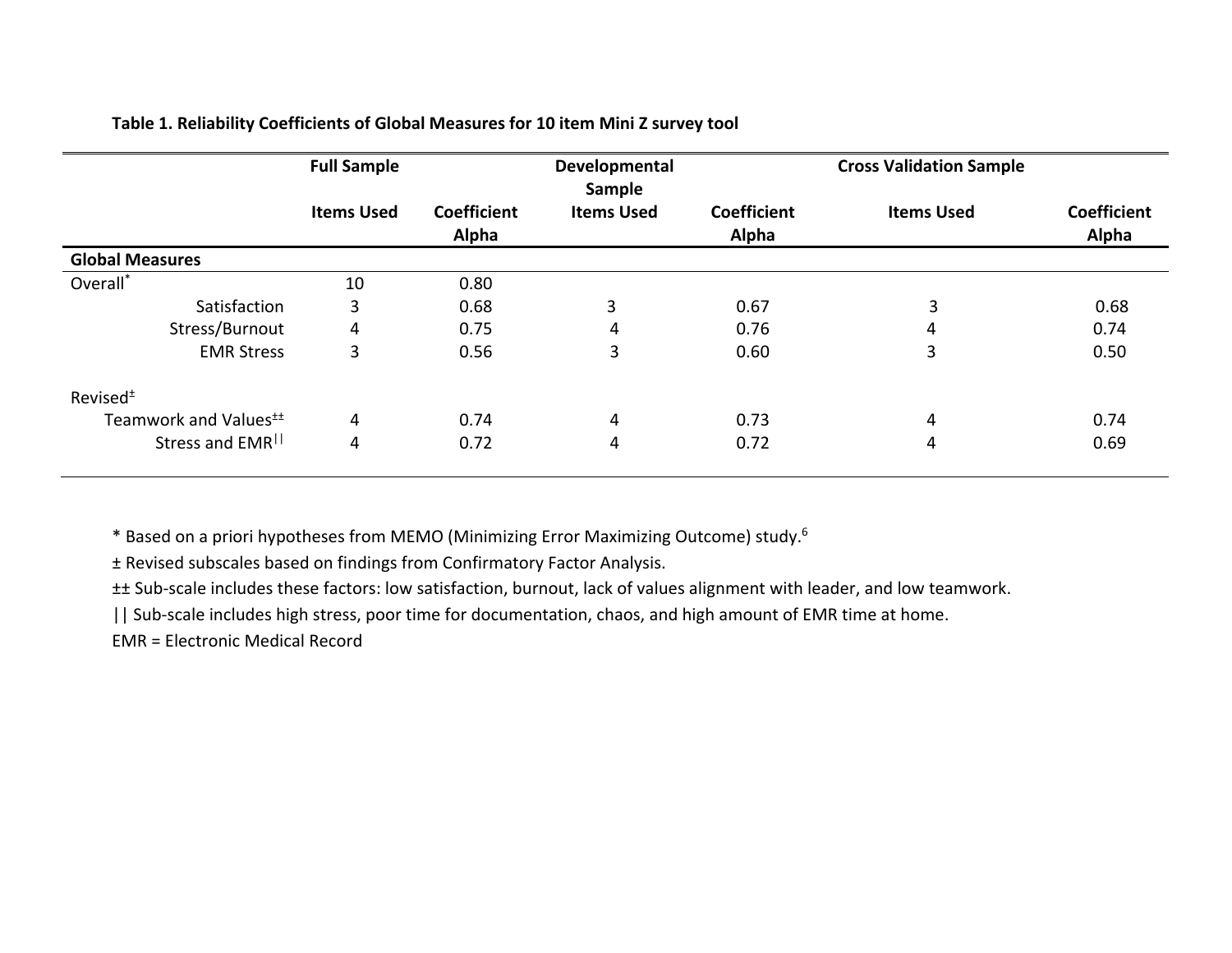# **Table 2: Pearson Correlation Coefficients of Mini Z Items**

Pearson Correlation Coefficients

Probability >|r| under HO: Rho=0

|                              | <b>Satisfaction</b> | <b>Stress</b>      | <b>Burnout</b>     | <b>Control</b>     | <b>Documentation</b><br>time | <b>Chaos</b>       | <b>Values</b><br>alignment | <b>Teamwork</b>   | <b>EMR</b><br>time at<br>home | <b>EMR</b><br>proficiency |
|------------------------------|---------------------|--------------------|--------------------|--------------------|------------------------------|--------------------|----------------------------|-------------------|-------------------------------|---------------------------|
| <b>Satisfaction</b>          | 1.00000             |                    |                    |                    |                              |                    |                            |                   |                               |                           |
| <b>Stress</b>                | 0.36503<br>< .0001  | 1.00000            |                    |                    |                              |                    |                            |                   |                               |                           |
| <b>Burnout</b>               | 0.56907<br>< .0001  | 0.64367<br>< .0001 | 1.00000            |                    |                              |                    |                            |                   |                               |                           |
| <b>Control</b>               | 0.44821<br>< .0001  | 0.41374<br>< .0001 | 0.45544<br>< .0001 | 1.00000            |                              |                    |                            |                   |                               |                           |
| <b>Documentation</b><br>time | 0.27512<br>< .0001  | 0.47050<br>< .0001 | 0.39156<br>< .0001 | 0.52081<br>< .0001 | 1.00000                      |                    |                            |                   |                               |                           |
| <b>Chaos</b>                 | 0.23406<br>< .0001  | 0.37398<br>< .0001 | 0.37680<br>< .0001 | 0.30487<br>< .0001 | 0.38558<br>< .0001           | 1.00000            |                            |                   |                               |                           |
| <b>Values</b><br>alignment   | 0.48434<br>< .0001  | 0.24420<br>< .0001 | 0.37952<br>< .0001 | 0.32138<br>< .0001 | 0.14437<br>0.0057            | 0.11424<br>0.0289  | 1.00000                    |                   |                               |                           |
| <b>Teamwork</b>              | 0.39182<br>< .0001  | 0.27273<br>< .0001 | 0.30438<br>< .0001 | 0.37758<br>< .0001 | 0.25382<br>< .0001           | 0.21509<br>< .0001 | 0.36137<br>< .0001         | 1.00000           |                               |                           |
| <b>EMR</b> time at<br>home   | 0.05539<br>0.2905   | 0.39155<br>< .0001 | 0.25523<br>< .0001 | 0.26868<br>< .0001 | 0.54827<br>< .0001           | 0.24518<br>< .0001 | 0.04777<br>0.3621          | 0.12307<br>0.0185 | 1.00000                       |                           |
| <b>EMR</b><br>proficiency    | 0.09741<br>0.0627   | 0.13856<br>0.0079  | 0.15292<br>0.0034  | 0.15792<br>0.0024  | 0.21042<br>< .0001           | 0.08187<br>0.1179  | 0.09972<br>0.0566          | 0.08975<br>0.0864 | 0.10527<br>0.0441             | 1.00000                   |

EMR <sup>=</sup> Electronic Medical Records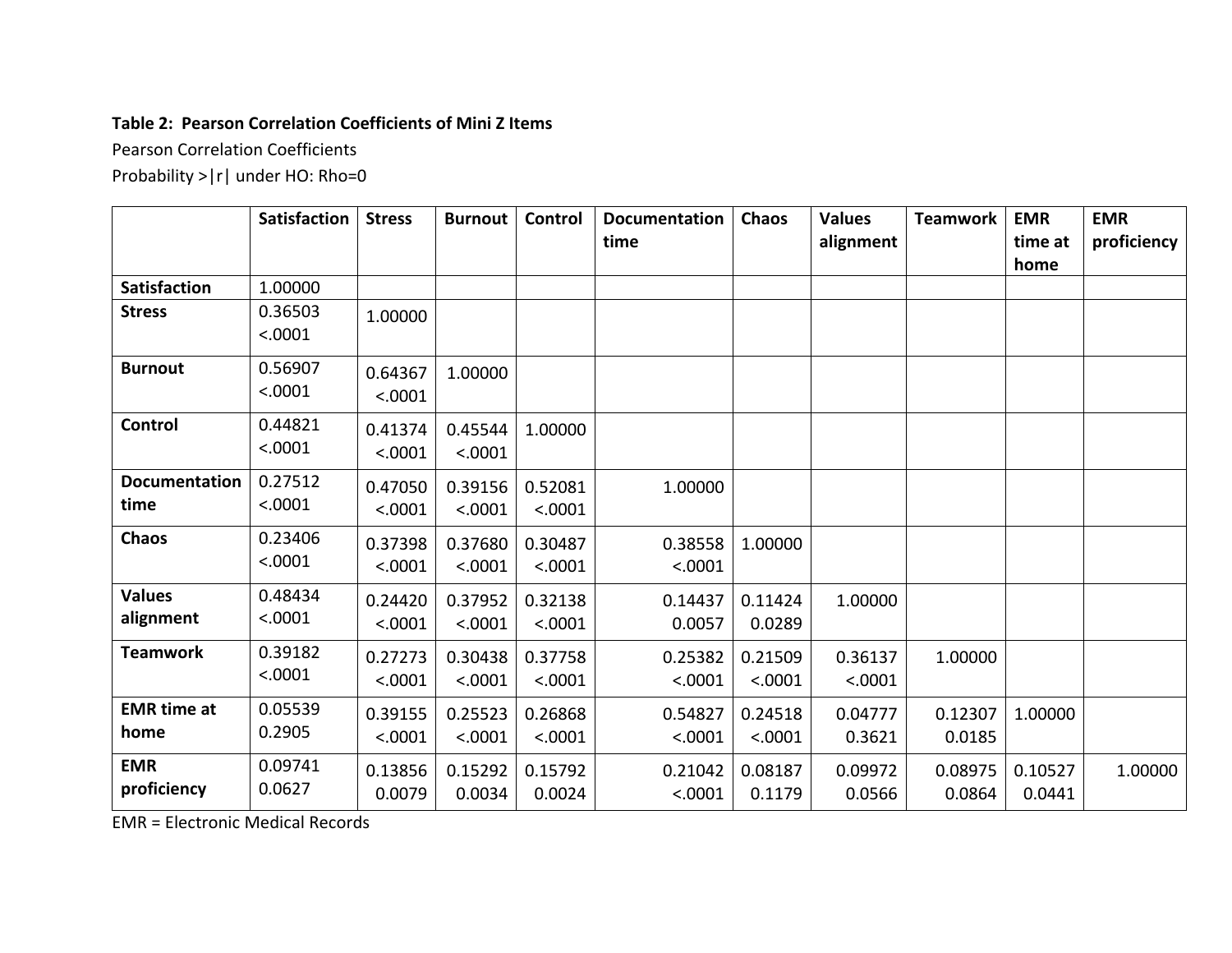|                |           |               | <b>MBI Burnout (22-item)</b> |                      | <b>Mini Z Burnout</b> |               |            |                      |  |  |
|----------------|-----------|---------------|------------------------------|----------------------|-----------------------|---------------|------------|----------------------|--|--|
| Mini Z         | <b>OR</b> | 95% CI        | <i>p</i> -value              | pseudoR <sup>2</sup> | <b>OR</b>             | 95% CI        | $p$ -value | pseudoR <sup>2</sup> |  |  |
| workplace      |           |               |                              |                      |                       |               |            |                      |  |  |
| stressor:      |           |               |                              |                      |                       |               |            |                      |  |  |
| Control over   | 8.24      | 4.81-14.11    | < 0.001                      | 0.26                 | 7.60                  | 4.40-13.14    | < 0.001    | 0.21                 |  |  |
| workload       |           |               |                              |                      |                       |               |            |                      |  |  |
| Teamwork       | 7.61      | 3.28-17.67    | < 0.0001                     | 0.19                 | 3.78                  | 1.98-7.20     | < 0.001    | 0.13                 |  |  |
| Time for       | 5.83      | 3.35-10.15    | < 0.001                      | 0.21                 | 5.55                  | 3.05-10.10    | < 0.001    | 0.17                 |  |  |
| documentation  |           |               |                              |                      |                       |               |            |                      |  |  |
| Work           | 3.49      | 2.12-5.74     | < 0.001                      | 0.19                 | 2.95                  | 1.78-4.88     | < 0.001    | 0.13                 |  |  |
| atmosphere     |           |               |                              |                      |                       |               |            |                      |  |  |
| Values aligned | 3.27      | 1.98-5.41     | < 0.001                      | 0.18                 | 2.80                  | 1.72-4.57     | < 0.001    | 0.13                 |  |  |
| with leaders   |           |               |                              |                      |                       |               |            |                      |  |  |
| Time on EMR    | 1.99      | $1.21 - 3.27$ | 0.007                        | 0.15                 | 1.89                  | 1.14-3.14     | 0.013      | 0.11                 |  |  |
| at home        |           |               |                              |                      |                       |               |            |                      |  |  |
| <b>EMR</b>     | 2.12      | $0.95 - 4.75$ | 0.067                        | 0.14                 | 1.65                  | $0.74 - 3.69$ | 0.222      | 0.10                 |  |  |
| proficiency    |           |               |                              |                      |                       |               |            |                      |  |  |

Table 3: Associations between Mini-Z stressors and burnout, comparing burnout defined by (a) MBI, and (b) Mini-Z\*

*Note*. EMR: electronic medical record; MBI: Maslach Burnout Inventory. (adjusted for practice, specialty, age, race, and gender). 22‐ item MBI Burnout defined EE <sup>&</sup>gt; =27 and/or DP <sup>&</sup>gt; =10, calculated from MBI (EE 0–54, DP 0–30, PA 0–32). Mini‐Z own‐definition of Burnout (1–5) defined as <sup>&</sup>gt; <sup>=</sup> 3. 3 <sup>=</sup> "burning out", 4 <sup>=</sup> "experiencing burnout symptoms that will not go away", 5 <sup>=</sup> "completely burned out".

\*Table Reference: Olson, Kristine, et al. Cross‐sectional survey of workplace stressors associated with physician burnout measured by the Mini‐Z and the Maslach Burnout Inventory. Stress and Health, 2018; 35: 157– 175.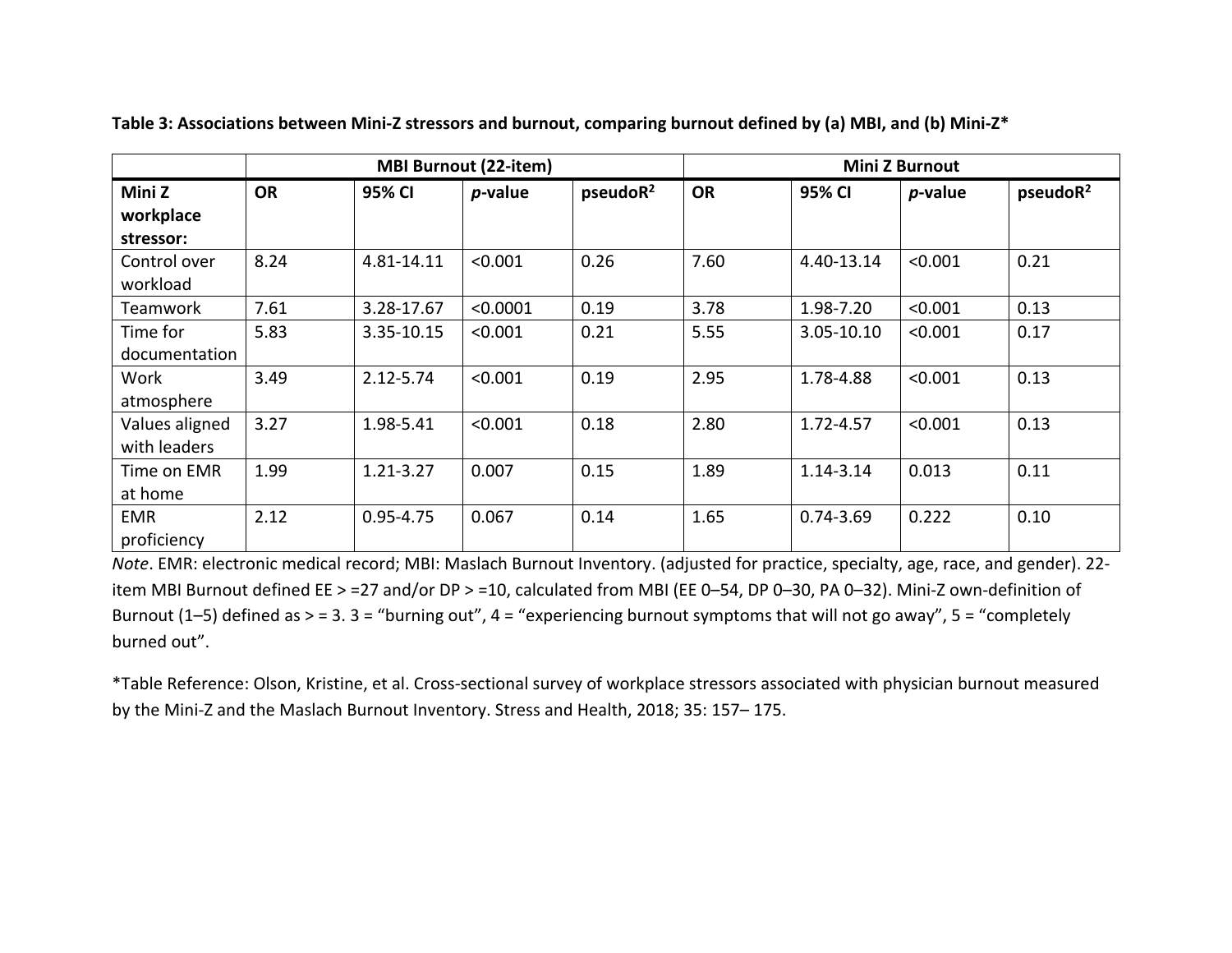# **Validation of a brief survey to reduce clinician burnout.**

1. Ove -Strong  $2.1$  fer Stron 3. Usir  $1.1$ en  $2.1<sub>ar</sub>$ 3.1 am **hausti** 4. The a lot.  $5.1fee$ 4. My  $1 - Po$ 5. Suff  $1 - Po$ **6. Whi** Calm 7. My . Strong 8. The  $1 - Po$ 9. The  $1 - Ex$ 10. M  $1 - Po$ 11. Te

# **Refere**

2009;1  $2014;29$ 

 $\equiv \mathbb{m}$  Hennepin County  $\mathbf{u} \equiv$  Medical Center

**Background**: Clinician stress and burnout rates are high and rising in the US. We validated a brief survey to determine areas for work life improvement at an upper Midwestern safety net hospital.

**Methods**: We developed a brief self-administered questionnaire (Mini Z, for Zero Burnout Program) that was distributed electronically via Survey Monkey to 603 clinicians (response rate 61%). The instrument adapted from the MEMO study<sup>1</sup>, has 10 questions concerning burnout and its predictors. The survey was sent to clinicians including dentists, psychologists, physicians and advanced practice providers (NPs and PAs).

Analysis: 1) Confirmatory Factor Analysis using Cronbach's alpha of 3 suspected factors (satisfaction, burnout and stress from the electronic medical record (EMR)); and 2) Pearson correlations to evaluate convergent and divergent validity.

**Results**: Factor Analysis revealed two factors: 1) stress and EMR use, and 2) teamwork and values. Overall alpha for the 10 items was 0.80; individual factor alphas of the revised scales were 0.74 and 0.72 (see table). Correlations demonstrated convergent validity between burnout and most mini Z items (p<0.0001).

Scott Shimotsu<sup>1</sup>, Sara Poplau<sup>2</sup>, and Mark Linzer<sup>1,3</sup>

**Conclusions**: Clinician burnout and work life can be feasibly captured using the Mini Z tool. This can be used in a CQI cycle to attempt to drive burnout rates to zero (see figure).

| Zero <sub>1</sub>                                                                                                                                                                                                                                                                   |                                                                                                  | <b>Table 1. Reliability Coefficients</b>       |                    |                                                                                                                                                                                                                                                                                             |                    |                                    |                               |  |  |
|-------------------------------------------------------------------------------------------------------------------------------------------------------------------------------------------------------------------------------------------------------------------------------------|--------------------------------------------------------------------------------------------------|------------------------------------------------|--------------------|---------------------------------------------------------------------------------------------------------------------------------------------------------------------------------------------------------------------------------------------------------------------------------------------|--------------------|------------------------------------|-------------------------------|--|--|
| <b>Burnout</b><br>Program                                                                                                                                                                                                                                                           |                                                                                                  | Full<br><b>Sample</b>                          |                    | <b>Developmental</b><br><b>Sample</b>                                                                                                                                                                                                                                                       |                    | <b>Cross</b><br><b>Validation</b>  |                               |  |  |
| The Mini-Z Clinician Worklife Questionnaire                                                                                                                                                                                                                                         |                                                                                                  |                                                | <b>Coefficient</b> | <b>Items Used</b>                                                                                                                                                                                                                                                                           | <b>Coefficient</b> | <b>Sample</b><br><b>Items Used</b> | <b>Coefficient</b>            |  |  |
| 1. Overall, I am satisfied with my current job:<br>Disagree - Neither agree nor disagree -<br>Strongly disagree –<br>-Agree -<br>Agree strongly                                                                                                                                     |                                                                                                  | <b>Items</b><br><b>Used</b>                    | Alpha              |                                                                                                                                                                                                                                                                                             | Alpha              |                                    | <b>Alpha</b>                  |  |  |
| 2. I feel a great deal of stress because of my job                                                                                                                                                                                                                                  | Overall*                                                                                         | <b>10</b>                                      | 0.80               |                                                                                                                                                                                                                                                                                             |                    |                                    |                               |  |  |
| - Disagree - Neither agree nor disagree - - Agree -<br>Strongly disagree<br>Agree strongly<br>3. Using your own definition of "burnout", please circle one of the answers below:                                                                                                    | Satisfaction                                                                                     | 3 <sup>1</sup>                                 | 0.68               | 3 <sup>1</sup>                                                                                                                                                                                                                                                                              | 0.67               | 3 <sup>1</sup>                     | 0.68                          |  |  |
| 1. Fenjoy my work. Thave no symptoms of burnout. I<br>2. I am under stress, and don't always have as much energy as I did, but I don't feel burned out. I<br>3. Fam definitely burning out and have one or more symptoms of burnout, e.g. Femotional ex-                            | <b>Stress/Burnout</b>                                                                            | $\overline{4}$                                 | 0.75               | $\overline{\mathbf{4}}$                                                                                                                                                                                                                                                                     | 0.76               | $\overline{\mathbf{4}}$            | 0.74                          |  |  |
| haustion.<br>4. The symptoms of burnout that I'm experiencing won't go away. I think about work frustrations i                                                                                                                                                                      | <b>EMR Stress</b>                                                                                | $\vert 3 \vert$                                | 0.56               | 3 <sup>1</sup>                                                                                                                                                                                                                                                                              | 0.60               | 3 <sup>1</sup>                     | 0.50                          |  |  |
| a lot. I                                                                                                                                                                                                                                                                            |                                                                                                  |                                                |                    |                                                                                                                                                                                                                                                                                             |                    |                                    |                               |  |  |
| 5. I feel completely burned out. I am at the point where I may need to seek help.                                                                                                                                                                                                   | <b>Revised</b> <sup>±</sup>                                                                      |                                                |                    |                                                                                                                                                                                                                                                                                             |                    |                                    |                               |  |  |
| 4. My control over my workload is:                                                                                                                                                                                                                                                  | <b>Teamwork and</b>                                                                              | $\overline{4}$                                 | 0.74               | 4                                                                                                                                                                                                                                                                                           | 0.73               | $\overline{\mathbf{4}}$            | 0.74                          |  |  |
| - 2 – Marginali<br>3 – Satisfactory<br>$4 - Good$<br>$5 -$ Optimal<br>$1-$ Poor $\,$                                                                                                                                                                                                | Values <sup>±±</sup>                                                                             |                                                |                    |                                                                                                                                                                                                                                                                                             |                    |                                    |                               |  |  |
| 5. Sufficiency of time for documentation is:<br>3 – Satisfactory<br>$4 - Good$<br>$5 -$ Optimal<br>$1-$ Poor .<br>- 2 – Marginal<br>6. Which number best describes the atmosphere in your primary work area?                                                                        | <b>Stress and</b><br><b>EMRII</b>                                                                | $\overline{4}$                                 | 0.72               | $\overline{4}$                                                                                                                                                                                                                                                                              | 0.72               | $\overline{\mathbf{4}}$            | 0.69                          |  |  |
| Busy, but reasonable<br>Calm I<br>Hectic, chaotic                                                                                                                                                                                                                                   |                                                                                                  |                                                |                    |                                                                                                                                                                                                                                                                                             |                    |                                    |                               |  |  |
| 7. My professional values are well aligned with those of my department leaders:                                                                                                                                                                                                     |                                                                                                  |                                                |                    | * Based on a priori hypotheses from MEMO (Minimizing Error Maximizing Outcome) study. <sup>5</sup><br>± Revised subscales based on findings from Confirmatory Factor Analysis.<br>± Sub-scale includes : low satisfaction, burnout, lack of values alignment with leader, and low teamwork. |                    |                                    |                               |  |  |
| Strongly disagree - Disagree - -<br>- Neither agree nor disagree "Agree"<br>Agree strongly<br>8. The degree to which my care team works efficiently together is:                                                                                                                    |                                                                                                  |                                                |                    | Sub-scale includes high stress, poor time for documentation, chaos, and high amount of EMR time at home.                                                                                                                                                                                    |                    |                                    |                               |  |  |
| -3 – Satisfactory I<br>$5 - Optimal$<br>1 – Poor – 2 – Marginali<br>$4 - Good$                                                                                                                                                                                                      |                                                                                                  |                                                |                    |                                                                                                                                                                                                                                                                                             |                    |                                    |                               |  |  |
| 9. The amount of time I spend on the electronic medical record (EMR) at home is:<br>$1-$ Excessive $\blacksquare$<br>10. My proficiency with EMR use is:                                                                                                                            |                                                                                                  |                                                |                    | Figure 1: Conceptual model of QI feedback loop to prevent stress, burnout and turnover <sup>2</sup>                                                                                                                                                                                         |                    |                                    |                               |  |  |
| 1 – Poor – 2 – Marginali<br>-3 – Satisfactory I<br>$4 - Good$<br>$5 -$ Optimal<br>11. Tell us more about your stresses and what we can do to minimize them:                                                                                                                         |                                                                                                  | <b>Interventions</b><br>Time pressure<br>Chaos |                    |                                                                                                                                                                                                                                                                                             |                    |                                    |                               |  |  |
| <b>References:</b><br>1. Linzer M, et al. Working conditions in primary care: physician reactions and care quality. Ann Intern Med.<br>2009;151:28-36.<br>2. Linzer M, et al. 10 Bold steps to prevent burnout in General Internal Medicine. J Gen Intern Med.<br>2014;29(1):18-20. | Room availability<br><b>Teamwork</b><br><b>EHR</b> pressures<br>Work control<br>Values alignment | Work home interference                         |                    | _Stress                                                                                                                                                                                                                                                                                     | <b>Burnout</b>     |                                    | Departure<br>from<br>practice |  |  |
|                                                                                                                                                                                                                                                                                     |                                                                                                  |                                                |                    |                                                                                                                                                                                                                                                                                             |                    |                                    |                               |  |  |